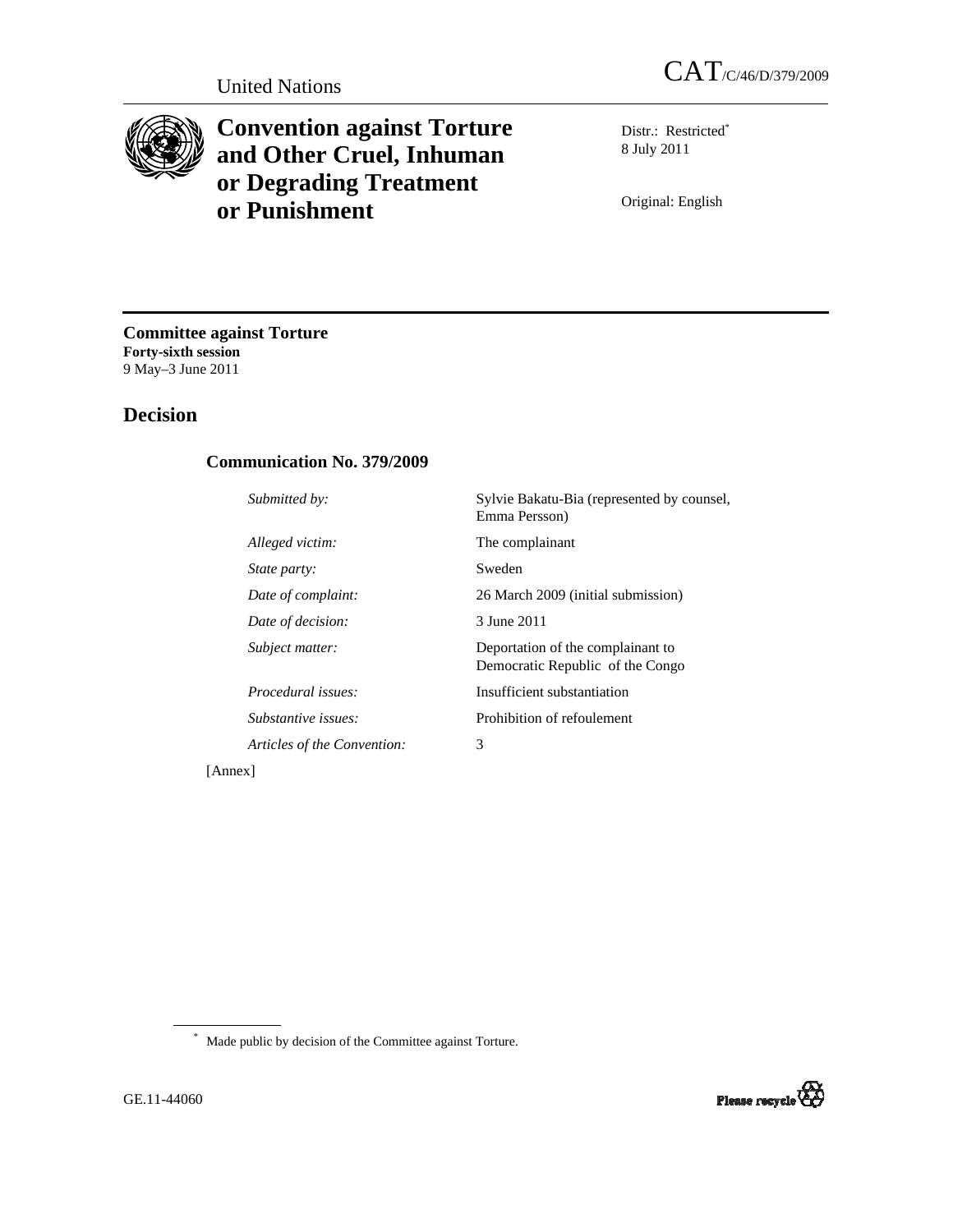### **Annex**

## **Decision of the Committee against Torture under article 22 of the Convention against Torture and Other Cruel, Inhuman or Degrading Treatment or Punishment (forty-sixth session)**

concerning

#### **Communication No. 379/2009**

| Submitted by:       | Sylvie Bakatu-Bia (represented by counsel,<br>Emma Persson) |
|---------------------|-------------------------------------------------------------|
| Alleged victim:     | The complainant                                             |
| <i>State party:</i> | Sweden                                                      |
| Date of complaint:  | 26 March 2009 (initial submission)                          |

*The Committee against Torture*, established under article 17 of the Convention against Torture and Other Cruel, Inhuman or Degrading Treatment or Punishment,

*Meeting on* 3 June 2011,

*Having concluded* its consideration of complaint No. 379/2009, submitted to the Committee against Torture by Sylvie Bakatu-Bia under article 22 of the Convention against Torture and Other Cruel, Inhuman or Degrading Treatment or Punishment,

*Having taken into account* all information made available to it by the complainant, his counsel and the State party,

*Adopts* the following:

#### **Decision under article 22, paragraph 7, of the Convention against Torture**

1.1 The complainant is Ms. Sylvie Bakatu-Bia, born on 22 May 1984 in the Democratic Republic of the Congo (hereinafter DRC). She is currently in Sweden, awaiting deportation to DRC. She claims that her return to DRC would constitute a violation by Sweden of article 3 of the Convention against Torture and Other Cruel, Inhuman or Degrading Treatment or Punishment. The complainant is represented by counsel.

1.2 In accordance with article 22, paragraph 3, of the Convention, the Committee requested the State party under the rule 114 (former rule 108), paragraph 1, of the Committee's rules of procedure, not to expel the complainant to DRC while her complaint was under consideration by the Committee. The State party acceded to this request, and on 27 March 2009 decided to stay the enforcement of the expulsion order.

#### **The facts as presented by the complainant**

2.1 The complainant was born and raised in the village of Tshilenge in Mbuji-Mayi in DRC. She has two daughters. The last years before she left DRC and fled to Sweden, she had lived and worked in Lubumbashi in the southern part of the DRC. She has worked as a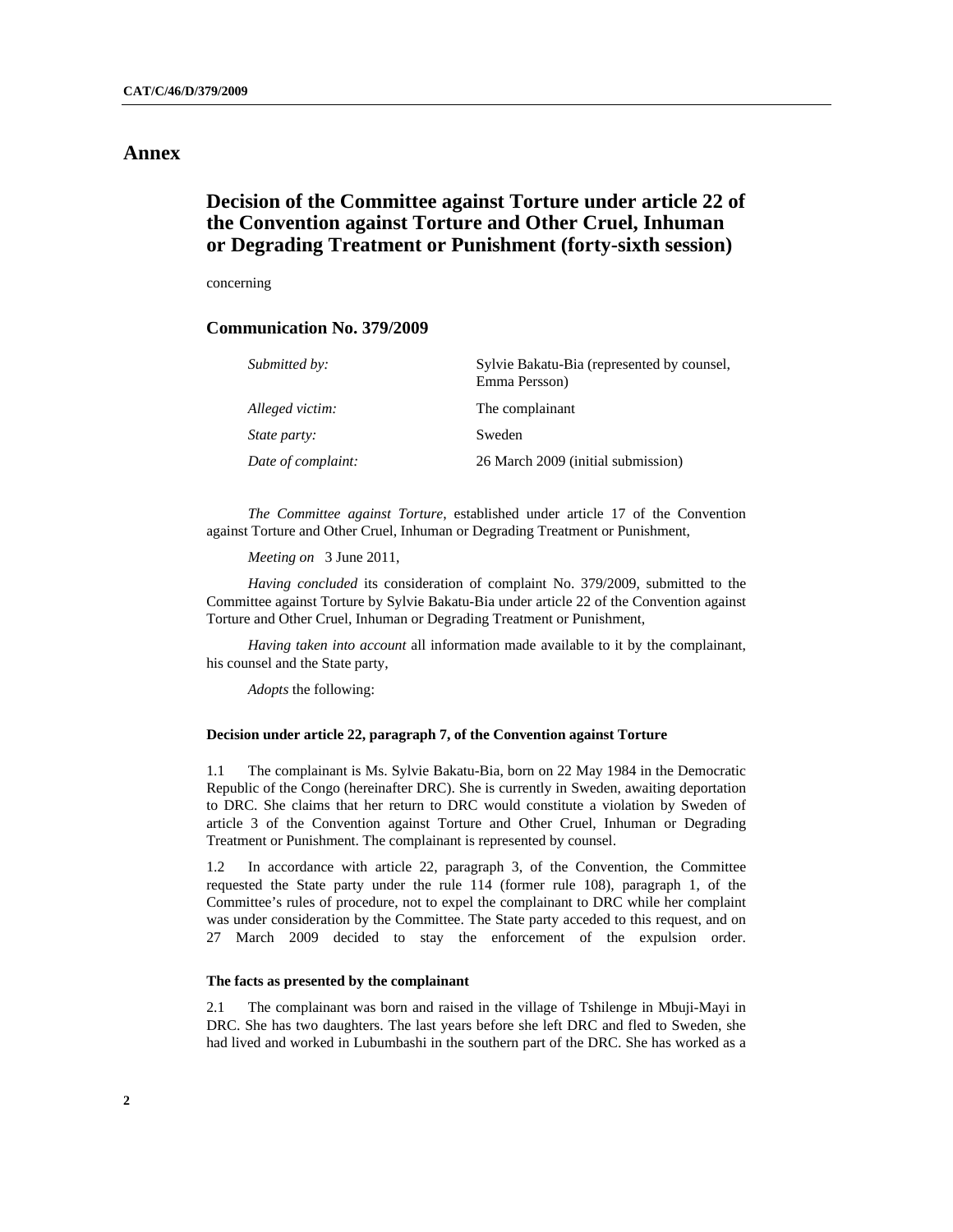secretary in the parish of Nouvelle Cité de David, a Christian protestant radical parish. Her partner was supposed to be the next pastor. The pastor was a strong opponent of the regime, and openly criticized the authorities in several sermons. The complainant, who was his secretary, shared his political views. Due to the tense situation in the region, the parish was particularly observed by the military forces, who wanted the pastor to help them spread their political message. As the pastor refused to do this, he was arrested several times. The pastor's second and third arrests happened on 3 August 2004 and on 23 or 24 December 2004, respectively. During his last one-day detention he was allegedly severely tortured and, as a consequence of the torture endured, he died shortly after his release. After the death of the pastor, the surveillance of the parish increased. The security forces were aware of the complainant's activity as secretary to the pastor and also that she shared his opinions and political beliefs. She feared for her life and security but, due to her strong faith and commitment to the parish, she decided to stay in Lubumbashi.

2.2 On 30 September 2005, the complainant and her partner were arrested by the security forces. No grounds for the arrest were given. They were taken to different prisons, and this was the last time she saw her partner. Meanwhile, their two children and the complainant's sister were left in the house. Some members of the security forces remained in their house as well and the complainant believes they looted her house and took, *inter alia*, her identity documents.

2.3 The complainant does not know the name of the prison where she was imprisoned. During her detention, which lasted from 30 September 2005 until 22 February 2006, she was tortured, beaten on her legs and her back and repeatedly raped, sometimes several times a day. The torture suffered has permanently marked her and as a result, she is now in constant distress.

2.4 On 22 February 2006, the complainant managed to escape from prison with the help of friends from the parish who bribed the prison personnel. Immediately after her escape, she fled to Kinshasa where she met a nun who helped her leave the country<sup>1</sup>. Therefore, she could not return home to look for her two children who had been left behind when she was arrested. According to the complainant, their whereabouts remain unknown.

2.5 The complainant allegedly<sup>2</sup> arrived in Sweden on 27 February 2006 and applied for asylum the same day. Her request for asylum<sup>3</sup> was rejected by the Migration Board on  $11$ July 2007. The Board stated that the complainant had failed to prove her Congolese identity, although it acknowledged that she speaks the language of the region from which she claims to originate. The Board held that the general situation in DRC does not constitute grounds for asylum. As for the individual circumstances of the complainant, the Board questioned her trustworthiness, indicating that she failed to adduce any documents proving her identity. It referred to the fact that the complainant, unlike the pastor, held no leading position within the parish, and also found improbable the allegations in relation to her detention and her account of how she travelled to Sweden.

2.6 The complainant appealed to the Migration Court. On that occasion, the author supplemented her initial asylum application with two documents: the medical report

<sup>1</sup>  $1$  The complainant did not pay for the trip and does not specifically mention who paid for it. She travelled to Sweden on fake documents and claims that it was the nun who carried all travel documents.

<sup>2</sup>  $2$ <sup>2</sup> The complainant claims to have arrived to Sweden on 27 February 2006.

<sup>3</sup>  $3$  In order to substantiate her claim regarding the physical and mental health problems she experiences, the complainant submitted to the Migration Board a report issued by a district medical officer from Sweden documenting, according to the complainant, her back troubles and the pain in her legs.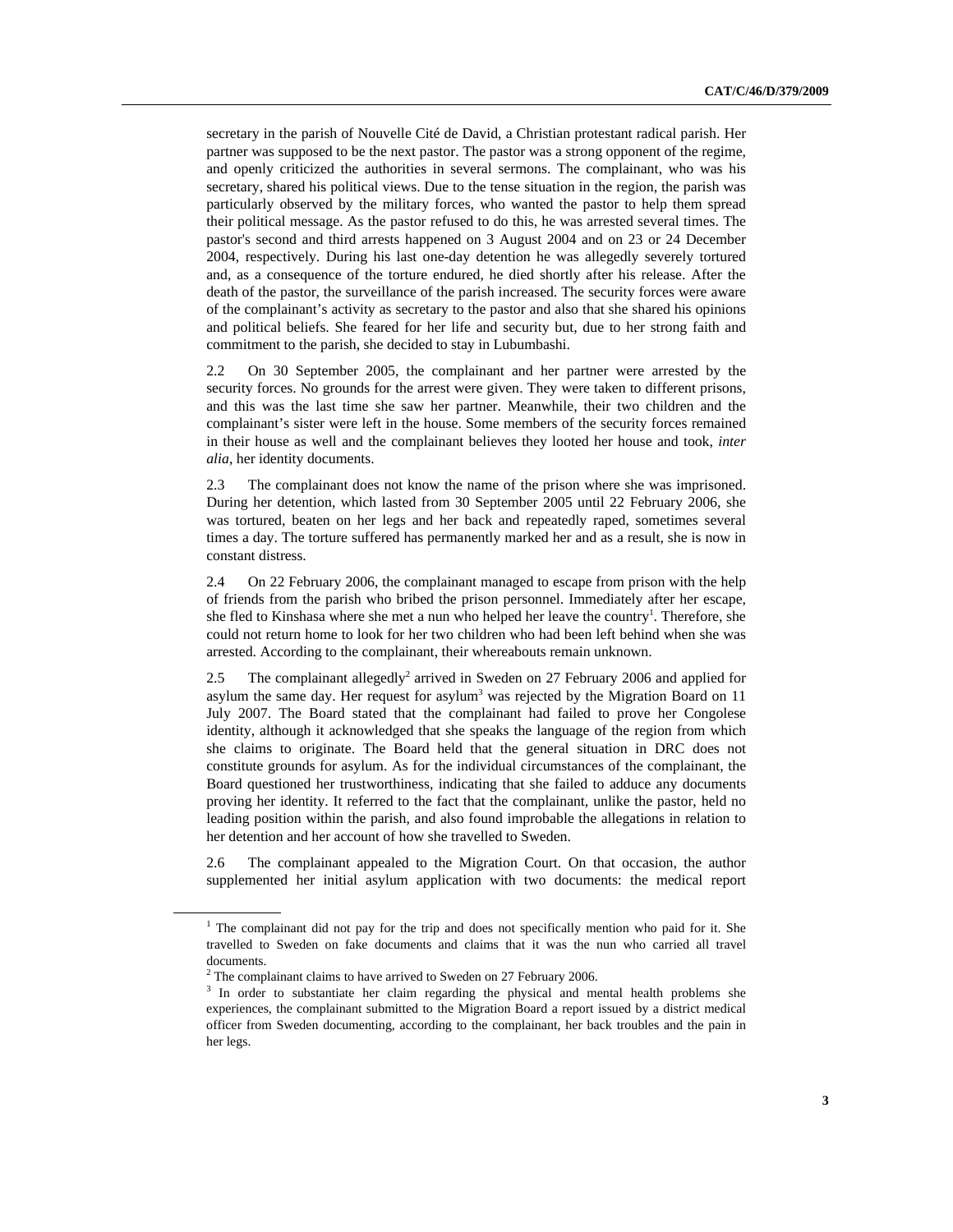submitted previously to the Migration Board (*see* note 3 above); and a document produced by a parish in Kiruna (northern part of Sweden) confirming the complainant's strong religious and political convictions. On 25 March 2008, the complainant submitted a medical report issued by a psychotherapist working at the Swedish Red Cross treatment center in Luleå, who concluded that, according to the complainant, she showed signs of depression due to the trauma she experienced in her home country. On 20 May 2008, she submitted another medical report from the same psychotherapist who referred, according to the complainant, both to her fear of returning to DRC and to the fact that she suffers from sleeping problems, is still being affected by the rapes to which she was exposed, and consumes large quantities of alcohol to allay her anxiety. On 23 May 2008, the appeal was rejected by the Migration Court. The complainant then appealed to the Migration Court of Appeal, which rejected the appeal on 10 July 2008. On 25 February 2009, the complainant filed an application to the Migration Board claiming that her relationship to a Swedish citizen is another impediment to the enforcement of the expulsion order. On 27 February 2009, the Migration Board decided not to grant the complainant a residence permit under Chapter 12, Section 18, of the 2005 Aliens Act<sup>4</sup>. This decision is non-appealable.

#### **The complaint**

3. The complainant claims that her forcible deportation to DRC would amount to a violation by Sweden of article 3 of the Convention. She maintains that she would be arrested and tortured upon return to DRC due to her religious and political beliefs and because she has criticized the regime and is connected to the now well-known deceased pastor Albert Lukusa. The complainant submits that she faces a personal risk of torture if she were to return to DRC, and that her claim is sufficiently substantiated by the information she provided on her arrest and subsequent detention, torture and ill-treatment, as well as by evidence on the existence of a consistent pattern of gross, flagrant, and mass violations of human rights in DRC<sup>5</sup>.

#### **State party's observations on admissibility and merits**

4.1 On 25 September 2009, the State party provided its observations on the admissibility and the merits of the complaint. It submits that the complainant applied for asylum on 27 February 2006, the same day she allegedly arrived in Sweden. She carried neither a travel nor an identity document. The Swedish Migration Board held the first interview with the complainant on 1 March 2006. During the interview, the complainant stated that she was

<sup>&</sup>lt;sup>4</sup> Chapter 12 ("Impediments to the enforcement of refusal of entry and expulsion"), Section 18 states: "If, in a case concerning the enforcement of a refusal-of-entry or expulsion order that has become final and non-appealable, new circumstances come to light that mean that (1) there is an impediment to enforcement under Section 1, 2 or 3, (2) there is reason to assume that the intended country of return will not be willing to accept the alien or (3) there are medical or other special grounds why the order should not be enforced, the Swedish Migration Board may grant a permanent residence permit if the impediment is of a lasting nature.

If there is only a temporary impediment to enforcement, the Board may grant a

temporary residence permit. The Swedish Migration Board may also order a stay of enforcement".

<sup>5</sup>  $5$  The complainant refers to international sources that report the existence of a consistent pattern of gross, flagrant or mass violations of human rights in DRC: Human Rights Report 2008. Democratic Republic of the Congo (U.S. Department of State, 25 February 2009); Special Report on Sexual Violence in the Democratic Republic of the Congo (The Institute for War and Peace Reporting, October 2008); Human Rights Watch Report "We Will Crush You" (25 November 2008); World Report 2009 (Human Rights Watch, 2009).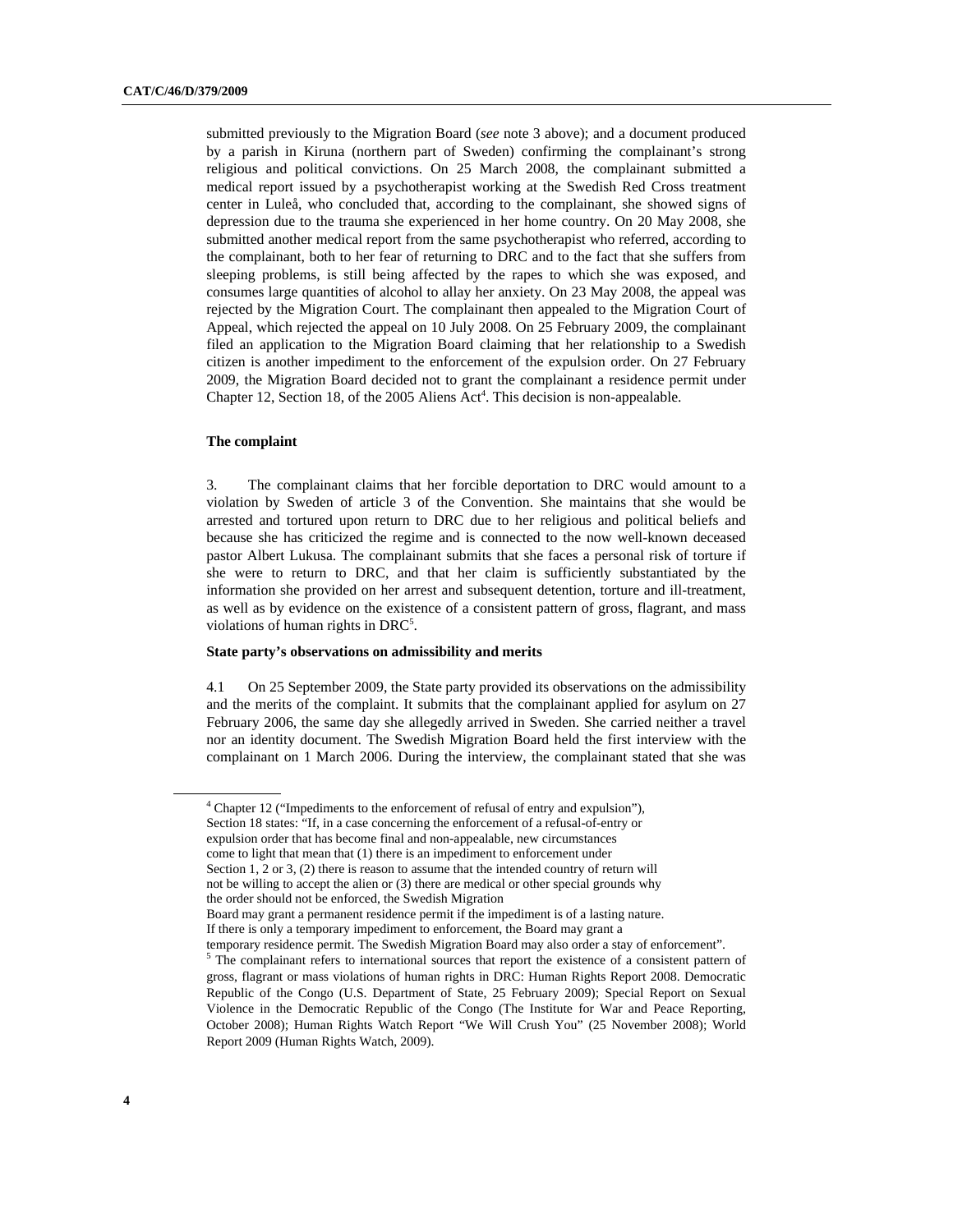born in Tshilenge in the province of Mbuji-Mayi. She is not married, but lived together with a man with whom she has two children, born in 2002 and 2004. She was active in a protestant church in DRC. She and her partner were arrested as a result of critical remarks against the regime made by the pastor, Albert Lusaka. During the detention, she was tortured, beaten on her legs and back and raped a number of times. Persons from the parish bribed the prison staff and organized her escape in February 2006. She was not able to return home to look for her children who were left behind when she was arrested. She travelled by train to Kinshasa, where she received a plane ticket and travel documents from a person within the parish who had visited her during her imprisonment. She claimed that she was unaware of the whereabouts of her partner and her children. She stated that she was neither in possession of any identity documents nor in a position to obtain such documents, since her house had been destroyed. She had no one in DRC who could help her obtain new identification documents. Asked about her health, the complainant stated that she experienced a lot of stress, back and stomach pain, sleeping difficulties, and nightmares.

4.2 On 7 March 2006, during the second interview, the complainant explained that she had never received a passport, and she could not submit any identity documents as the only document she had was kept in her house in DRC which was looted by the security forces. She added that no one could verify her identity, either in Sweden or in DRC<sup>6</sup>. She claimed that the nun with whom she traveled to Sweden was carrying all the necessary documents. They lacked a common language and thus the possibility to communicate. She also submitted that she was the assistant of the pastor of the parish and her partner was supposed to take the parish over from the pastor. She had not been politically active and she had had no problems with the authorities, except for her arrest. She claimed that she was wanted in DRC and, because of her escape from prison, she would be imprisoned and subjected to illtreatment upon return. According to the language analysis conducted by the migration authorities, it was highly probable that the complainant had her language background in DRC, more specifically in the regions Kasai Oriental and Kasai Occidental. Furthermore, it was likely that she had been socialized in Kinshasa.

4.3 The State party further submits that on 22 September 2006, the complainant's counsel provided additional information and corrections to what had been stated by the complainant during the interviews. The complainant doubted that her identity documents were still in her house, since it was looted after her arrest and maintained that she would have to return to the DRC in order to apply for new identity documents. She was not able to get in touch with anyone who could prove her identity, since the whereabouts of her family were unknown. With regard to her home address, the complainant indicated that she resided in Tshilenge, but that during the last three years she had lived in Lubumbashi together with her family, including one of her sisters. Her parents and the rest of her siblings live in the village of Mushenge. She left Tshilenge because she was offered a position as assistant of a well-known pastor in Lubumbashi. She reiterated the information about the pastor's activity, his detention and alleged torture, as well as his subsequent death shortly after his release. Counsel further reiterated the information regarding the complainant's abduction, her detention and ill-treatment in custody, including battery, torture and rape, and reconfirmed the circumstances of the complainant's escape from prison.

4.4 On 31 October 2006, during the third interview, the complainant stated that, due to health problems, she was unable to attend a meeting with the Red Cross concerning the whereabouts of her family. In response to the question about her being socialized in Kinshasa, the complainant maintained that she had not resided there but had only been there

<sup>6</sup>  $6$  However, the complainant gave the following information about her family to the Migration Board: her father and mother were still alive, and she has three brothers and one sister with whom she previously lived in Tshilenge. She has no relatives in Sweden.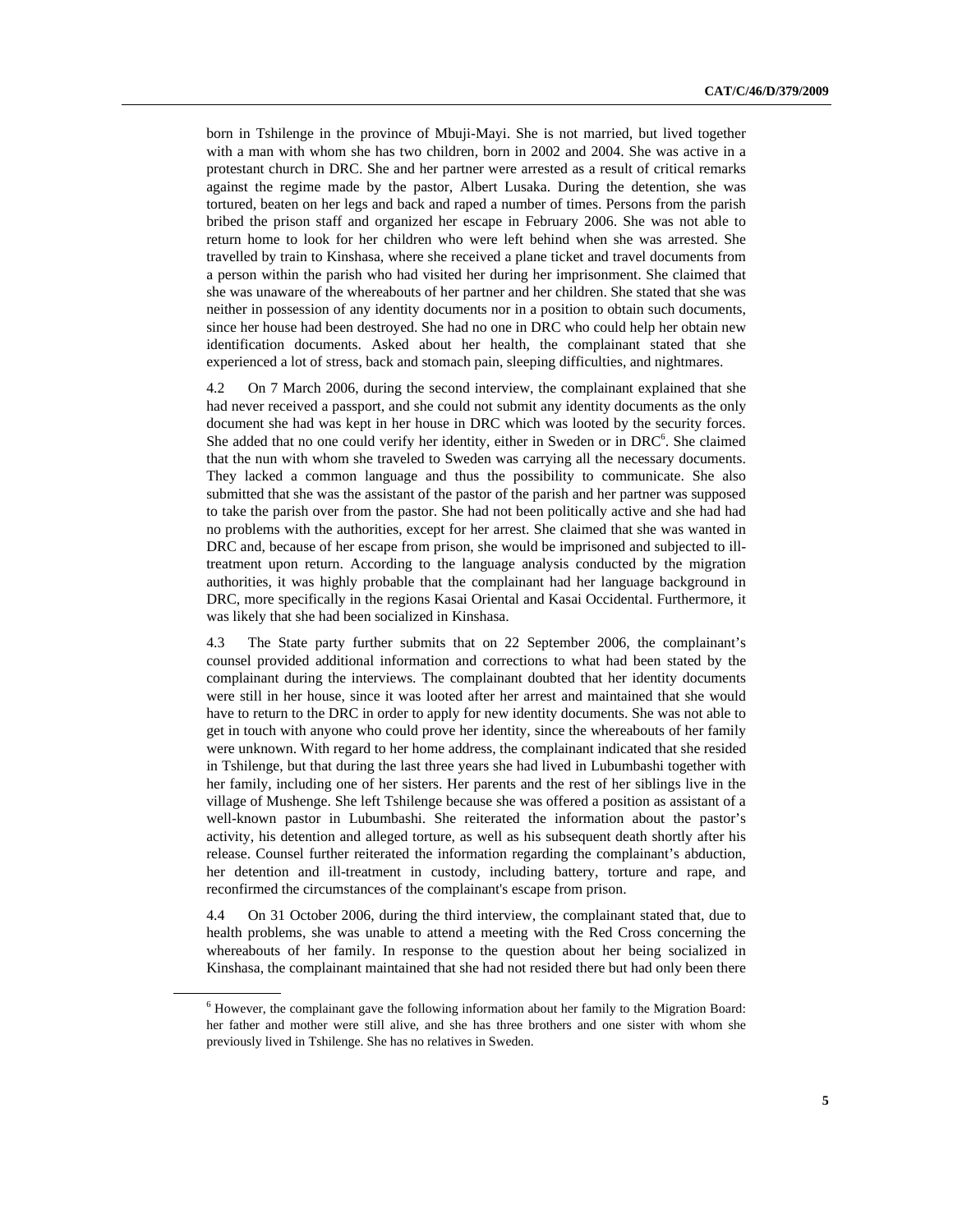in connection with her journey to Sweden. She further claimed that she would be at risk even if she were to relocate to Kinshasa or to another part of the DRC. She maintained that she was wanted by authorities and would be detained upon return. The State party submits that, according to medical reports provided by the complainant, she was in good health, apart from complaints of back pain.

4.5 In a submission dated 17 November 2006, counsel informed the Migration Board that the complainant had worked with people from Kinshasa and had moved around DRC, this having an impact on her pronunciation. She worked closely with the pastor and therefore became the next target after his death. Counsel also stated that the general situation of women in DRC makes it impossible for the complainant to relocate internally, and maintained that medical reports corroborate the complainant's allegations of illtreatment in detention.

4.6 The Migration Board rejected the complainant's asylum request on 11 July 2007 on grounds that she had not provided any information to prove her identity or her activity in the parish. It also recalled that, according to her statements, the complainant had not been persecuted or convicted of any crime. The Migration Board had therefore found that she failed to substantiate her allegation that she ran the risk of persecution due to her religious and political beliefs. The complainant's story about travel documents and travel itinerary was not deemed credible. The Board concluded that the circumstances of the complainant's case were not exceptionally distressing so as to justify the granting of a residence permit.

4.7 The complainant appealed against the decision of the Migration Board, claiming that her identity could be verified through the language analysis conducted by the migration authorities. She also recalled that arbitrary arrests, rapes and torture are common in DRC. The complainant further held that, according to the country information that the Migration Board had obtained from the Swedish embassy in DRC, it is possible to bribe guards at the airport of Kinshasa in order to leave the country. The Migration Board requested the Migration Court of Stockholm to dismiss the complainant's appeal, arguing that the complainant had not been politically active in DRC and held no prominent position within the parish, which made it improbable that she would be of interest to the authorities upon her return.

4.8 On 3 October 2007, the complainant supplemented her appeal with two documents: a medical report in support of her claim that she suffered from health problems as a consequence of the abuse allegedly suffered by her in DRC, and a letter from a Swedish parish which testified to her religious conviction. On 26 February 2008, the Migration Court rejected the complainant's request for an oral hearing.

4.9 On 25 March 2008, the complainant submitted a report issued by a psychotherapist working for the Red Cross, dated 14 March 2008, indicating that she suffered from sleeping problems caused by her possible return to DRC and that she was still affected by the violations to which she was subjected in her home country. In a submission to the Migration Court, the Migration Board contested the relevance of the medical report and maintained that the complainant failed to substantiate the claim that she ran the risk of persecution due to her alleged connection with the parish. She had not proved her membership in the parish or that she had been politically active, or that the members of the parish were particularly exposed to the risk of being subjected to ill-treatment.

4.10 The complainant's appeal was rejected by the Migration Court on 23 May 2008. The Court concluded that the complainant failed to provide sufficient documentary evidence in support of her claims. The Court also found her story about the escape from prison and travel to Sweden vague and improbable. The complainant failed to substantiate her claim of being a refugee or a person otherwise in need of protection pursuant to Chapter 4, Sections 1 and 2, of the Aliens Act. Furthermore, after having considered the complainant's state of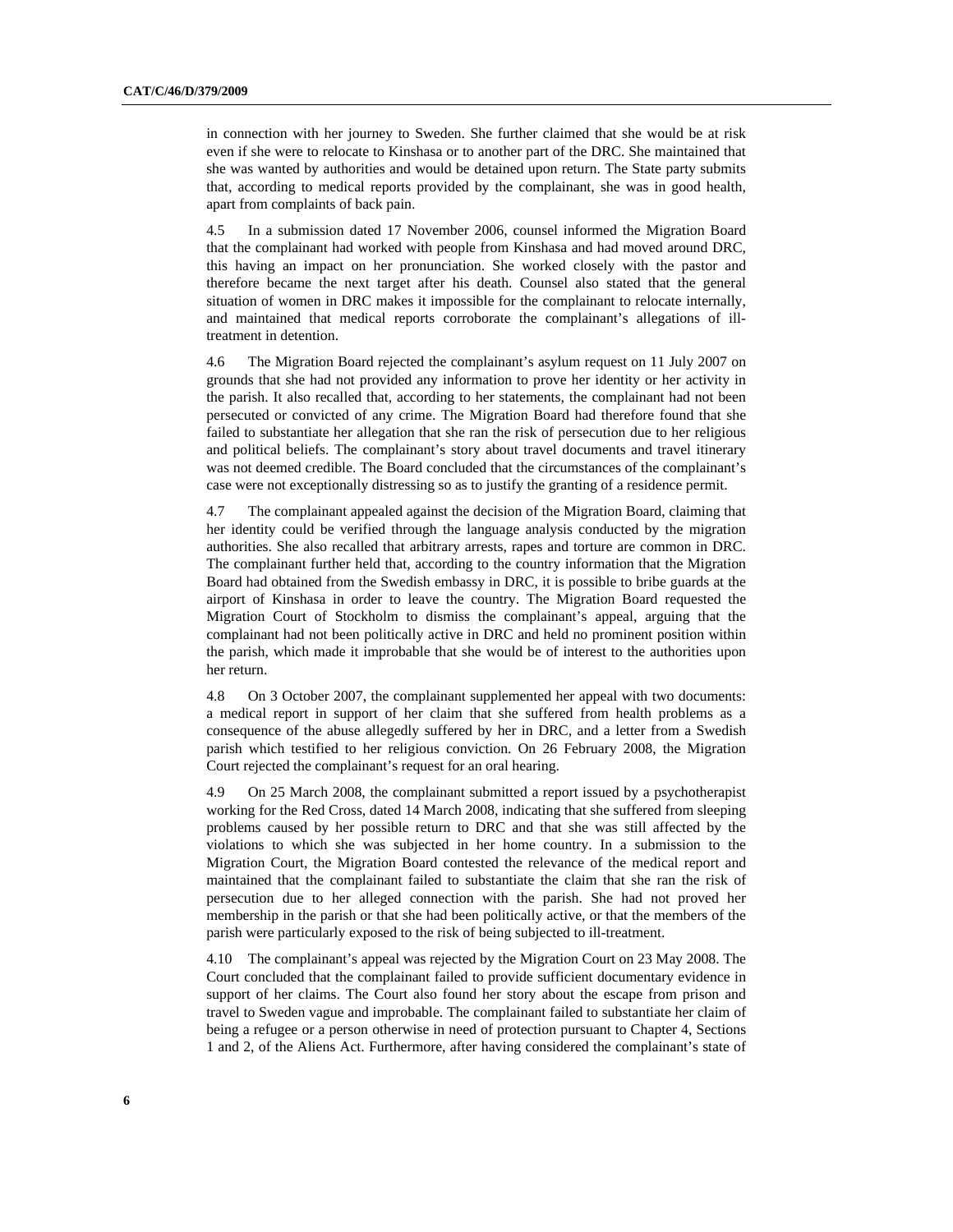health and the length of her stay in Sweden, the Court concluded that the circumstances were not of such nature as to amount to exceptionally distressing circumstances which would require the granting of a residence permit under Chapter 5, Section 6, of the Aliens Act. On 2 June 2008, the complainant appealed against the judgment of the Migration Court. The Migration Court of Appeal denied leave to appeal on 25 July 2008.

4.11 With regard to the admissibility of the complaint, the State party acknowledges that all available domestic remedies have been exhausted. Nevertheless, it maintains that the complainant's allegation that she will be subjected to treatment contrary to the Convention fails to substantiate the claim for purposes of admissibility. The complaint is manifestly unfounded and is therefore inadmissible under article 22, paragraph 2, of the Convention and rule 113 (b) (former rule 107 (b)) of the Committee's rules of procedure.

4.12 On the merits, the State party submits that, should the communication be declared admissible, when considering whether the forced return of the complainant to DRC would violate the obligation of Sweden under article 3 of the Convention, the Committee must take into account all relevant considerations including, where applicable, the existence in the state concerned of a consistent pattern of gross, flagrant or mass violations of human rights, however the existence of such a pattern does not as such constitute a sufficient ground for determining that a particular person would be in danger of being subjected to torture upon his return to that country. For a violation of article 3 to exist, additional grounds must be shown in that the individual concerned would be personally at risk. The State party further submits that the obligation of non-refoulement is directly linked with the definition of torture as laid down in article 1 of the Convention, and recalls the Committee's jurisprudence to the effect that the obligation to refrain from expelling a person who might risk pain or suffering inflicted by non-governmental entity, without the consent or acquiescence of the Government, falls outside the scope of article 3 of the Convention.

4.13 With respect to the human rights situation in DRC, the State party notes that DRC has ratified several major human rights instruments, including the Convention against Torture, and has also recognized the competence of the Human Rights Committee to receive and consider individual complaints. Despite this, DRC is not able to fulfill many of its obligations under the human rights instruments. The State party points out, by reference to the "Country of Origin Information Report-The Democratic Republic of the Congo"7 , that numerous human rights abuses are being committed in the country. Serious violations, including arbitrary executions, rape, torture, are committed mostly by the army, police and intelligence services. It also notes the difficult situation of women who are subjected to systematic rape, sexual slavery and other forms of sexual violence with full impunity. While the State party concedes that human rights abuses are still commonly reported in the country, they happen mostly in areas not controlled by the Government, primarily in the eastern parts of the country, including North and South Kivu provinces, the Iruru District of Orientale Province and northern Katanga Province. It further submits that the circumstances referred to above do not in themselves suffice to establish that the forced return of the complainant would entail a violation of article 3 of the Convention. The complainant does not come from any of the areas where the Migration Court has held that there is an ongoing internal armed conflict or severe conflict and would not be forced to return to any of those areas. Furthermore, the language analysis indicated that the complainant has some kind of connection to Kinshasa. Therefore, the State party considers that a forced deportation of the

<sup>7</sup>  $17$  UK Home Office, Border and Immigration Agency, Country of Origin Information Report - The Democratic Republic of the Congo*,* published 30 June 2009, available at http://rds.homeoffice.gov.uk/rds/pdfs09/drcongo-010709.doc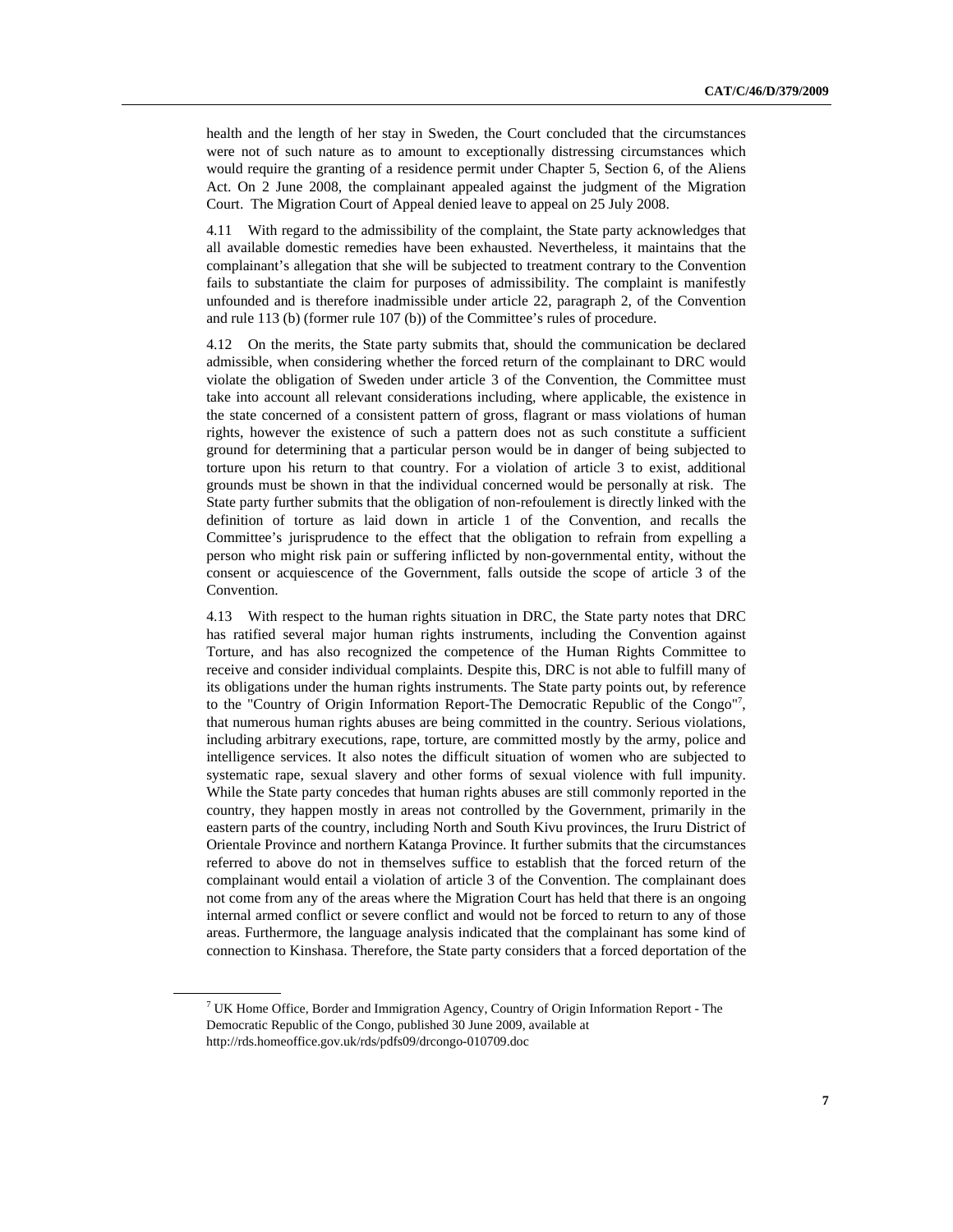complainant would only violate article 3 if she could show that she would be personally at risk of being subjected to treatment contrary to the said provision.

4.14 The State party submits, with reference to the Committee's jurisprudence, that for the purposes of article 3, the individual concerned must face a foreseeable, real and personal risk of being tortured in the country to which he or she is to be returned. It also recalls that, according to the General Comment No. 1, it is for the complainant to present an arguable case, i.e. to collect and present evidence in support of his or her account of events. The State party further states that the Swedish migration authorities apply the same kind of test when considering an application for asylum under the Aliens Act as the Committee will apply when examining a complaint under the Convention. It notes that the national authority conducting the asylum interview is in a very good position to assess the information submitted by an asylum seeker and to evaluate the credibility of his or her claims. In the present case, it is noteworthy that the Migration Board made its decision after having held three interviews with the complainant and gathered sufficient information, which ensured that it had a solid basis for its assessment of the complainant's need for protection in Sweden. Therefore, as concerns the merits of the complaint, the State party relies on the decisions of the Migration Board and the Migration Court and on the reasoning set out therein.

4.15 The State party maintains that the complainant's statement as to the reasons why she left DRC and applied for asylum in Sweden is not credible, accordingly her claim under article 3 is not substantiated. It contends that no documents have been adduced to prove the complainant's identity. She stated during one of the interviews that no one in Sweden or DRC can verify her identity, her argument being in contradiction with the information provided by the complainant's counsel on 22 September 2006, namely that the complainant's parents and siblings still reside in DRC in the village of Mushenge, in the Kasai Occidental province. If that were the case, it would be possible for the complainant to obtain new identification documents with the assistance of her relatives or, at least, contact them in order to verify her identity, but she has made no such attempts. The State party holds that the fact that the complainant has not exhausted all possibilities to prove or at least to try to verify her identity weakens the general credibility of her submission. She also has not submitted any document to prove her membership in the parish, and it seems very unlikely that she would be unable to obtain such documentation, considering her claim that she was active in the parish and the members of it arranged her escape from prison and paid for her travel to Sweden.

4.16 With reference to the email correspondence between the complainant's counsel and the Swedish embassy in Kinshasa, the State party submits that the embassy confirmed that a man named Albert Lukusa used to be the pastor of the parish of Nouvelle Cité de David in Lubumbashi, before passing away in 2004. However, it recalls that the complainant informed the Migration Board that the pastor's name was Albert Lusaka (and not Lukusa). This is also the name that the complainant's counsel referred to during the third interview and in the submission of 7 September 2007 to the Migration Court. Thus, the State party finds it unlikely that a person who has worked closely with the pastor would be mistaken about his name. Furthermore, the complainant's statements that she grew up in Mbuji-Mayi in the central part of the DRC, and lived in Lubumbashi in the southern part of the country before coming to Sweden contradict the conclusion of the language analysis, according to which she has been socialized in Kinshasa, i.e. in the eastern part of DRC. In respect to the medical reports adduced by the complainant, indicating that she suffers from back pain, shows signs of depression and sought medical aid due to traumatic experiences in her home country, the State party submits that her allegations that these health problems are a consequence of the ill-treatment she endured in her country are based solely on her own word. The fact that the medical reports only contain a very general description of her symptoms makes them inconclusive when it comes to determining the cause of her health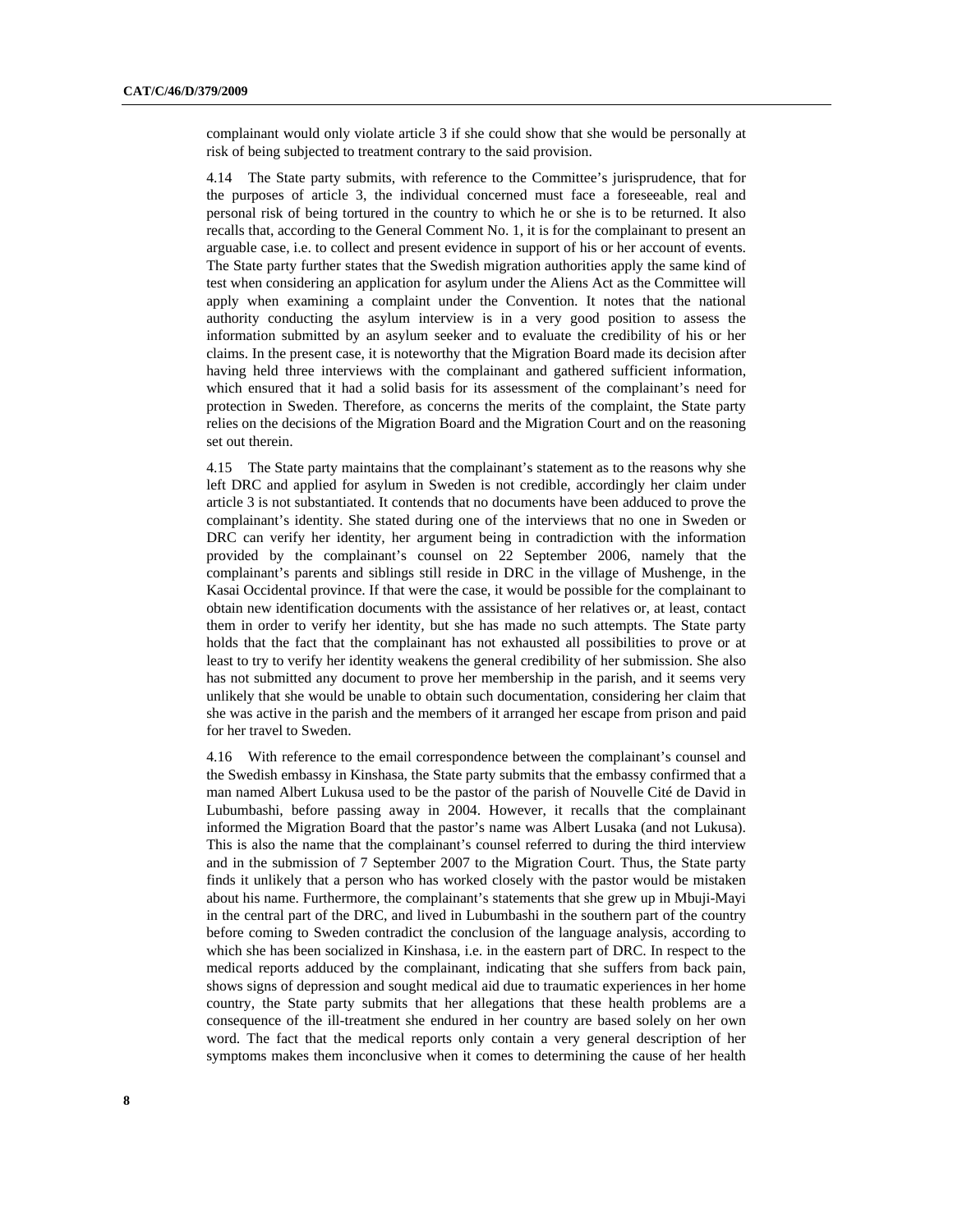problems, thus providing insufficient information in order to conclude that the complainant's symptoms are due to physical abuse or any other treatment contrary to article 3 of the Convention.

4.17 As to the complainant's allegations that she worked for a pastor who was a strong opponent of the regime in DRC, the State party submits that she failed to provide an adequate explanation as to why the authorities directed their attention towards her after the alleged persecution of the pastor. This allegation does not seem probable in the light of the complainant's statement that she was not politically active. Moreover, the State party considers it unlikely that a mere affiliation to a parish with a politically active pastor would lead to the consequences described by the complainant, especially since she stated that she had never held a prominent position within the parish.

4.18 The State party also contends that the complainant initially omitted certain important circumstances about her escape from prison. During the interviews of 1 and 7 March 2006, she stated that members of her parish had helped her to escape by bribing prison guards. It was not until the written submission by her counsel that the allegation that she had received help from an acquaintance who did not belong to the parish came to light. The fact that the complainant failed to provide such essential information during the initial interviews weakens the credibility of her allegations. The State party further submits that the complainant's description of her escape is vague and improbable. She has not provided any information that would explain her acquaintance's incentives for helping her escape or how he had learned that she was imprisoned and at which facility. Neither had she provided any information as to the identity of the other man who was waiting in the car used to drive her from the prison. The State party also finds unlikely the fact that the complainant did not know the name of the prison where she was allegedly imprisoned for several months.

4.19 The State party disputes the author's account of the manner in which she left DRC, considering it improbable in view of the control measures implemented at Kinshasa airport. It also finds unlikely that the complainant was assisted by a nun whose identity is unknown and with whom she lacked a common language, as well as that this nun carried all the necessary travel documents.

4.20 With regard to the complainant's allegation that she was unaware of the whereabouts of her family, the State party submits that she made limited efforts to locate them. The complainant's counsel indicated that the author has been in contact with the Red Cross, but she was unable to attend a scheduled meeting due to health problems. However, the State party maintains that the medical report submitted by the complainant does not suggest that her state of health prevented her from travelling or attending meetings. The fact that a group within the Red Cross was helping the complainant to locate her family was confirmed in a letter from a psychotherapist of the Red Cross, this being the only indication that the complainant attempted to find her family, although she had been living in Sweden for more than two years. In addition, her claim that her house had been looted is based only on her speculation. That is why it may not be excluded that her partner and her children can be found in DRC today. There is no information that the DRC authorities have tried to locate the complainant at her parents' place in Mushenge. The complainant has not substantiated her claim that she lacks a social network in DRC. Even if in fact she is unable to locate her partner and children, she still has the possibility to return to DRC and relocate to Mushenge.

4.21 The State party further points out that, although incidents in the past should be taken into account when making the assessment pursuant to article 3 of the Convention, the deciding factor is whether there are substantial grounds for believing that the complainant would be subjected to any treatment contrary to the Convention upon return to her home country. In this respect, the State party recalls that, according to her own submissions, the complainant has not been convicted of any crime in DRC. This makes it improbable that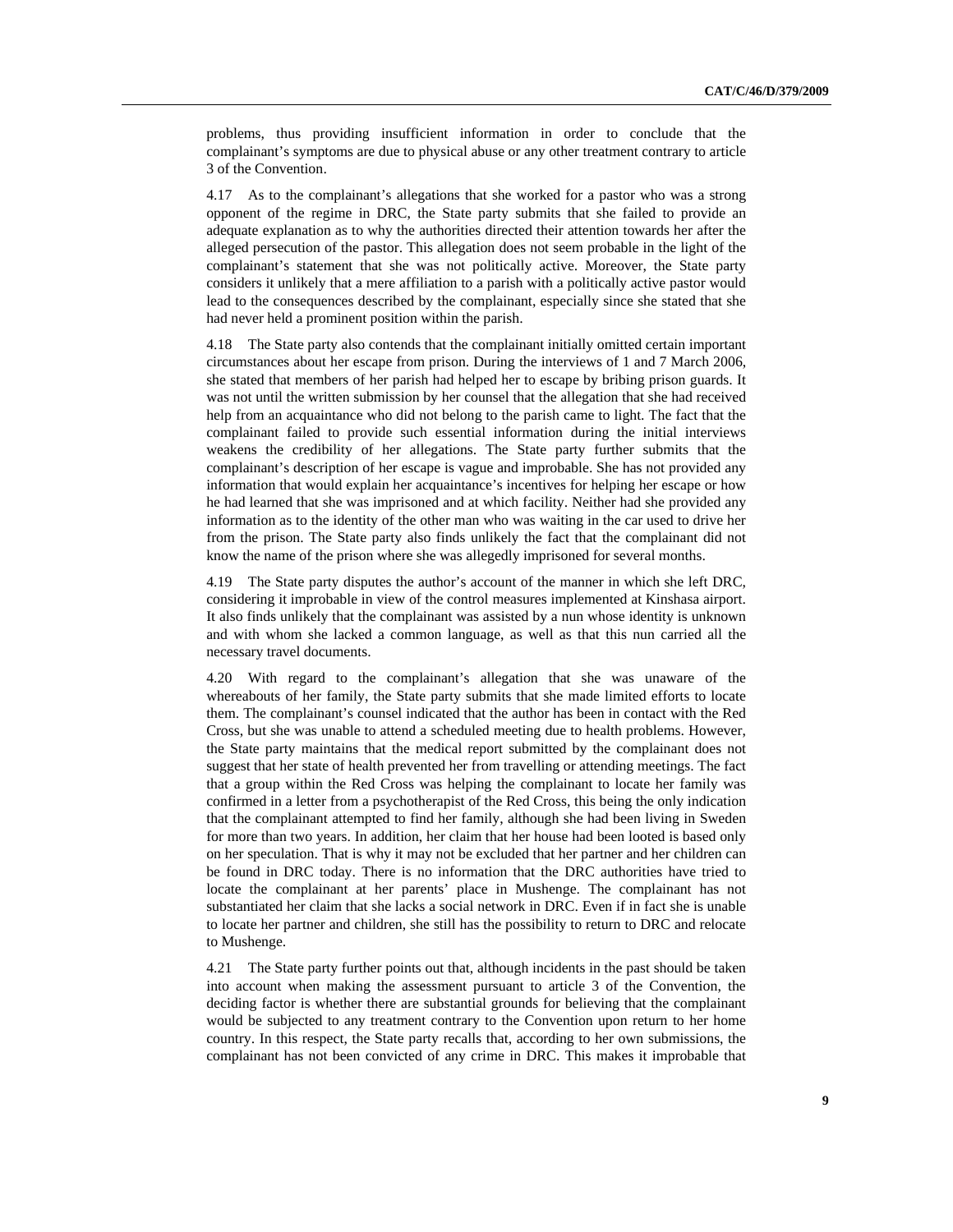she would still be of interest to the authorities upon her return to DRC, in view of the fact that she left the country in 2006.

4.22 In conclusion, the State party submits that the evidence and circumstances invoked by the complainant do not suffice to show that the alleged risk of torture fulfills the requirements of being foreseeable, real and personal, and thus her return would not constitute a violation of article 3 of the Convention. The complainant has failed to substantiate her allegations and the complaint should be declared inadmissible as being manifestly unfounded. Should the Committee consider that the complaint is admissible, the State party contends that it reveals no violation of the Convention.

#### **Complainant's comments on the State party's observations**

5.1 By letter of 15 February 2010, the complainant submitted her comments on the State party's observations. She contends that the existence of the parish of Nouvelle Cité de David, as well as of a pastor named Albert Lukusa, now deceased, was attested to by the Swedish embassy in Kinshasa. The embassy also confirmed that in DRC a person cannot obtain identity documents without personal appearance. As to the State party's contention that the complaint should be declared inadmissible for lack of substantiation, the author maintains that she adduced written evidence in support of her allegations, including two medical reports issued by a psychotherapist who concluded that she shows signs of depression due to the abuses endured in her home country, suffers from sleeping difficulties and is still affected by the continued rape she endured during her imprisonment. The psychotherapist also indicated that the complainant fears for her life if she were to return to DRC, and started to consume large quantities of alcohol in order to allay her anxiety. The complainant maintains that her claim is supported by written evidence and the general information on the human rights situation in DRC, and recalls the information submitted by the State party on the human rights abuses that are being committed in DRC. She claims that there is a risk of torture upon return to DRC that goes beyond mere theory or suspicion. The risk must be considered highly probable, taking into account that she was already imprisoned and exposed to torture and other forms of ill-treatment. She further submits that the burden of proof for establishing a breach of article 3 of the Convention is initially on the complainant, but recalls that, if the author has provided a certain level of detail and information, the burden of proof may then shift to the State party. She was exposed to torture by persons acting in an official capacity due to her religious/political beliefs and because the pastor with whom she worked openly criticized the authorities and the regime.

5.2 The complainant questions the State party's statement that the migration authorities apply the same kind of test as the Committee when considering an application for asylum under the Aliens Act, claiming that the authorities' assessment is characterized by the refugee status determination in accordance with the Refugee Convention, not the Convention against Torture.

5.3 With respect to the State party's questioning of her credibility and the fact that no documents were provided to prove her identity, the complainant submits that, according to article 196 of the UNHCR Handbook on Procedures and Criteria for determining Refugee Status under the 1951 Convention and the 1967 Protocol relating to the Status of Refugees<sup>8</sup>

<sup>8</sup> <sup>8</sup> Article 196: "It is a general legal principle that the burden of proof lies on the person submitting a claim. Often, however, an applicant may not be able to support his statements by documentary or other proof, and cases in which an applicant can provide evidence of all his statements will be the exception rather than the rule. In most cases a person fleeing from persecution will have arrived with the barest necessities and very frequently even without personal documents. Thus, while the burden of proof in principle rests on the applicant, the duty to ascertain and evaluate all the relevant facts is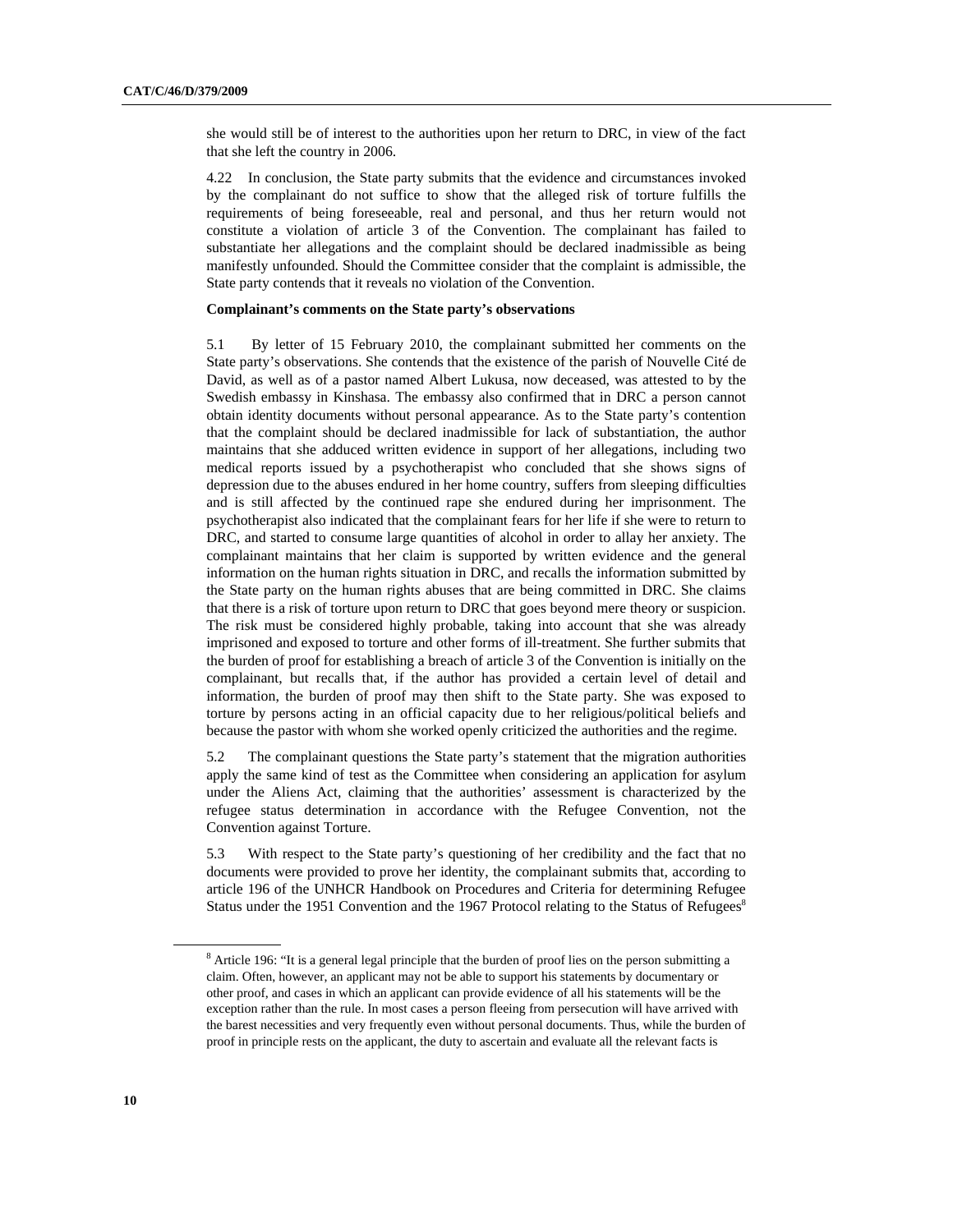(hereinafter UNHCR Handbook), the cases when an asylum seeker can provide evidence for all his/her statements will be the exception rather than the rule. In most cases when a person is fleeing from persecution, she very frequently arrives in another country without any personal documents, i.e. identity card. The author submits that she had never had a passport, but the identity card she had was most likely taken by the security forces at the time of her arrest. She refers to the conclusion of the language analysis, according to which her mother tongue is Tchilouba and she has a level of French typical of the less educated in DRC. Therefore it is likely that she originates from the region from which she claims to be. She also recalls that a person who is not in DRC cannot obtain identity documents without personal appearance, as confirmed by the Swedish embassy in Kinshasa. The author affirms that she has not been able to make contact with her family, although she tried to locate them with the assistance of the Red Cross, without success.

5.4 As to the error in spelling the name of the pastor, the complainant affirms that it is attributable to the counsel and the interpreter. She also explains that her medical reports were issued by a psychotherapist who treated her for more than half a year and they support her allegations of having been imprisoned and subjected to torture and ill-treatment. The author further claims that, although she does not consider herself to have been politically active *per se*, she feels a well-founded fear of persecution due to her religious/political beliefs and the fact that the pastor had criticized the regime. As to the details surrounding her escape, the author maintains that she was helped by people from the parish, i.e. by Douglas M. whom she knew through the parish and her friends there.

5.5 The complainant claims that, although she did not commit any criminal act, she criticized the regime and was therefore imprisoned and subjected to torture. Upon return to DRC, she will be punished and again imprisoned for her religious/political beliefs and for having escaped from prison. She maintains that her return to DRC would amount to a violation by Sweden of article 3 of the Convention.

#### **Additional observations by the State party**

6.1 In its submission of 23 April 2010, the State party refutes the author's argument that the migration authorities' assessment of whether an expulsion would violate article 3 of the Convention is made on the basis of the same assessment as when determining refugee status, and points out that the examination under the Aliens Act is the same as the one made under article 3 of the Convention and actually goes further as the alien is also protected from being sent to a country where he or she would risk the death penalty or inhuman treatment or punishment, which is not covered by the prohibition of non-refoulement in article 3 of the Convention.

6.2 As regards the complainant's claim that she has adduced written evidence in support of her claims, the State party recalls that the complainant has not submitted any documents to substantiate her alleged membership of the parish. Furthermore, the medical

shared between the applicant and the examiner. Indeed, in some cases, it may be for the examiner to use all the means at his disposal to produce the necessary evidence in support of the application. Even such independent research may not, however, always be successful and there may also be statements that are not susceptible of proof. In such cases, if the applicant's account appears credible, he should, unless there are good reasons to the contrary, be given the benefit of the doubt". *See* the UNHCR Handbook on Procedures and Criteria for Determining Refugee Status under the 1951 Convention and the 1967 Protocol relating to the Status of Refugees, HCR/IP/4/Eng/REV.1.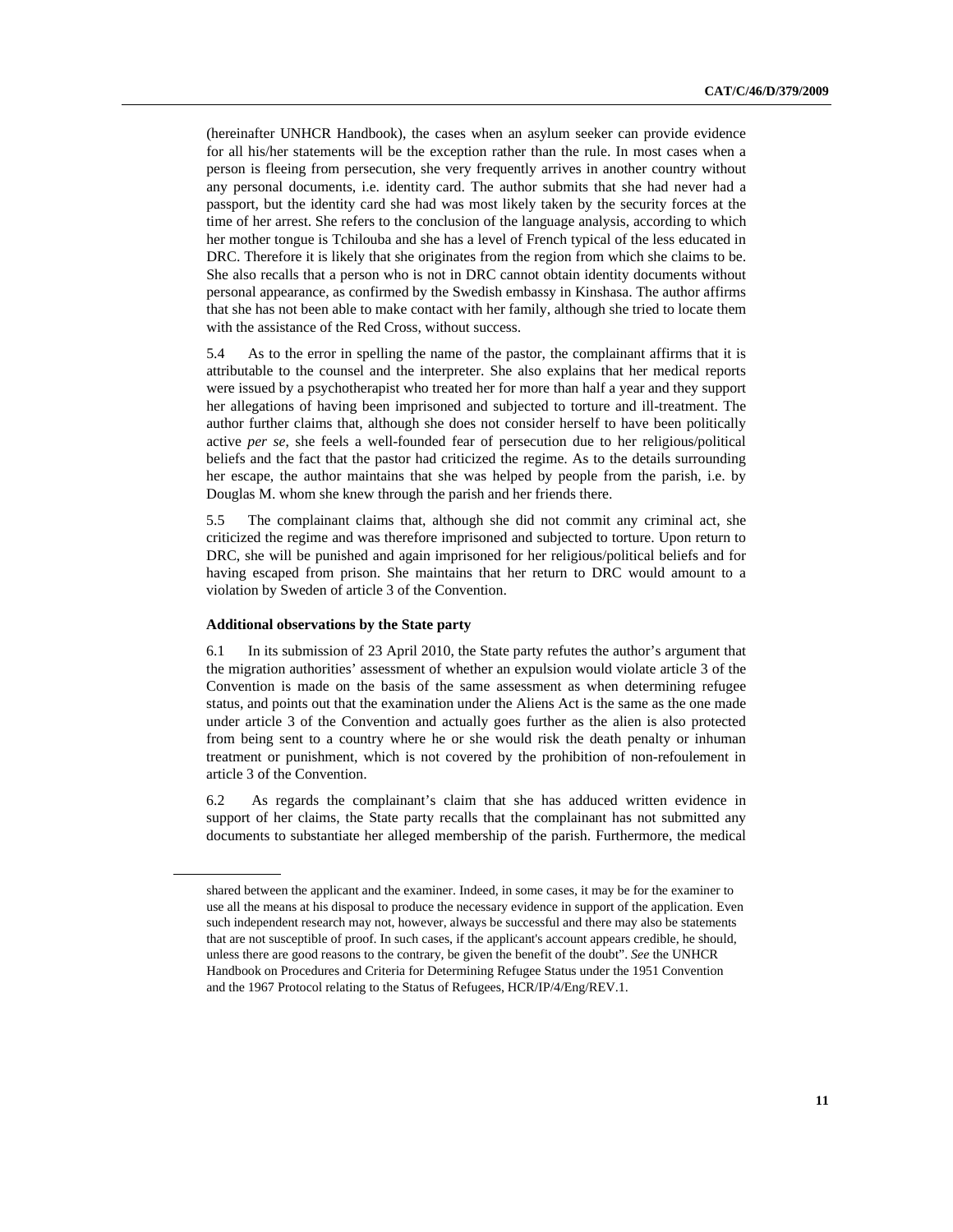evidence does not prove the alleged cause of her health problems, i.e. that these are due to the ill-treatment suffered in DRC. Therefore, no conclusion as to the causes of her health problems can be drawn from these medical reports.

6.3 The complainant's argument that she is unable to provide a document proving her identity since her identity card was confiscated by the security forces of DRC appears speculative insofar as it is based solely on her own assumption. She has not taken any initiative to prove her identity and made limited efforts to contact her family. She failed to provide any evidence in support of her claim that the contacts with the Red Cross led to no results. All these facts weaken the credibility of her submission.

6.4 The State party recalls that the complainant had made changes regarding the spelling of the pastor's name several times. Initially, the complainant indicated his name as being 'Albert Lusaka'. In a later submission, the counsel referred to him as 'Albert Lukusa'. However, during the third interview, counsel informed the Board that the spelling in the written submission was inaccurate and the pastor's name was in fact Albert Lusaka, as indicated initially by the complainant herself. The Swedish embassy in Kinshasa clarified that the pastor's surname was Lukusa, while counsel in her email to the embassy referred to the pastor as 'Lusaka'. In view of these inconsistencies, the State party considers that it is justified to question the veracity of the complainant's allegation that she has worked with the pastor. The State party concludes that the complainant's return to DRC would not constitute a violation of article 3 of the Convention.

#### **Additional comments by the complainant**

7.1 In a submission dated 9 June 2010, the author insists on her claim that the assessment made by the migration authorities is different from the assessment of the Committee under article 3 of the Convention. She further submits that she has done everything in her power to get in touch with her family, albeit unsuccessfully.

7.2 As to the State party's argument that she failed to provide any evidence from her home country, the complainant, with reference to article 196 of the UNHCR Handbook<sup>9</sup>, recalls that she was imprisoned and after her escape she left DRC illegally and in haste. She arrived in Sweden with only the barest necessities and without personal documents.

7.3 With regard to the error in the spelling of the pastor's name, the complainant reaffirms her explanation that this is a simple mistake made by counsel and the interpreter. She reiterates her claim that her return to DRC would amount to a violation of article 3 of the Convention.

#### **Further comments by the parties**

8.1 By letter of 17 August 2010, the State party refutes the complainant's argument that she has done everything in her power to contact her family in DRC. It points out that any attempts to locate persons through the Red Cross are recorded, even if the efforts lead to the conclusion that the whereabouts of the relatives cannot be clarified. However, the complainant has not provided any evidence to demonstrate the result of her alleged efforts to get in touch with, or locate, her family. There is nothing – excepting her vague allegation in the latest submission – to suggest that she has done something else to locate her family except turning to the Red Cross. Therefore, the State party maintains that she has not substantiated her claims that her relatives are missing and she lacks a social network in DRC or that it would not be possible for her to relocate to Mushenge, where her parents live, upon her return to DRC. It reiterates its position that the evidence and circumstances

<sup>9</sup> See note 8 *supra*.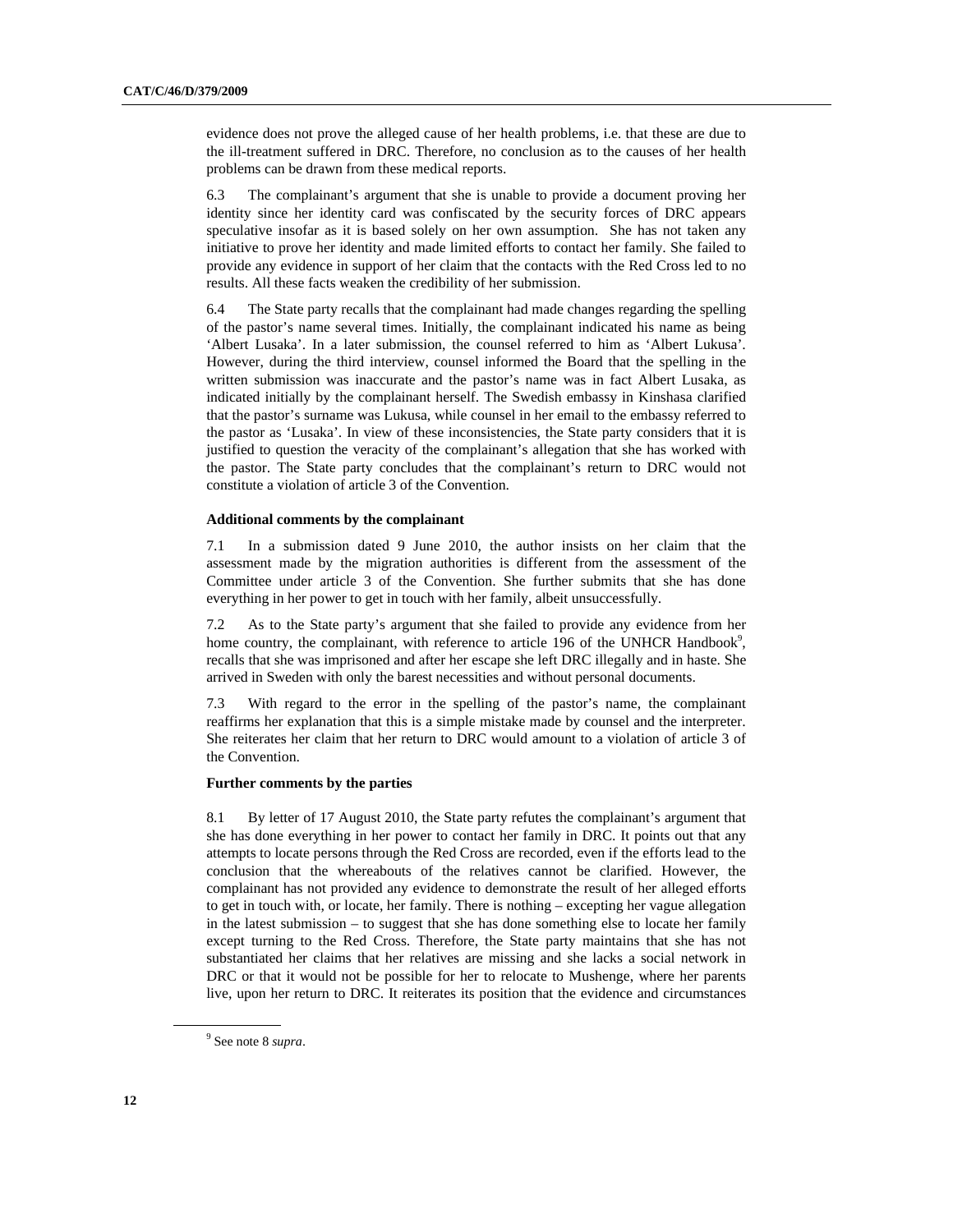invoked by the complainant do not suffice to show that the alleged risk of torture fulfills the requirement of being foreseeable, real and personal, and, therefore, her return to DRC would not constitute a violation of article 3 of the Convention.

8.2 In her submission of 2 September 2010, the complainant maintains that her efforts to locate her family brought no results. She submits that she has substantiated her claim with written evidence, the risk of torture being foreseeable, real and personal. On 16 September 2010, she submitted two reports produced by the UN which give credible information about the extremely difficult human rights situation in the DRC, and a copy of the Committee's decision in respect of the communication no.  $322/2007^{10}$ . On 4 October 2010, the complainant provided information about the fate of other persons that have the same background or have been in the same situation as the complainant herself. She submits that in 2002 a catholic priest was arrested because he criticized the regime, and was released only after the Cardinal Etshou had threatened the regime with a mass demonstration. The Cardinal died a few weeks later in Brussels, most likely he was poisoned. Another pastor from Katanga, Theodore Ngoy, was forced to flee and is now a refugee in Canada. Kotino Fernando, a pastor previously working in Kinshasa, has been sentenced to death and subsequently his sentence was commuted to 20 years' imprisonment. Therefore, she maintains that she would be arrested upon return and exposed to persecution and torture due to her previous political and religious activities in DRC.

#### **Issues and proceedings before the Committee**

#### *Consideration of admissibility*

9.1 Before considering any claims contained in a complaint, the Committee against Torture must decide whether or not it is admissible under article 22 of the Convention. The Committee has ascertained, as it is required to do under article 22, paragraph 5 (a), of the Convention, that the same matter has not been and is not being examined under another procedure of international investigation or settlement.

9.2 In accordance with article 22, paragraph 5 (b), of the Convention, the Committee does not consider any communication unless it has ascertained that the complainant has exhausted all available domestic remedies. The Committee notes the State party's acknowledgment that domestic remedies have been exhausted and therefore finds that the complainant has complied with article 22, paragraph 5 (b), of the Convention.

9.3 The State party submits that the communication is inadmissible under article 22, paragraph 2, of the Convention, on the basis that it fails to rise to the basic level of substantiation required for purposes of admissibility. The Committee is of the opinion that the arguments before it raise substantive issues which should be dealt with on the merits and not on admissibility considerations alone.

9.4 Accordingly, the Committee finds the communication admissible and proceeds to its consideration on the merits.

 *Consideration of the merits* 

<sup>&</sup>lt;sup>10</sup> The complainant submitted the following documents: the copy of the Committee's decision in communication no. 322/2007, *Njamba v. Sweden*; Second joint report of seven United Nations experts on the situation in the Democratic Republic of the Congo, 8 March 2010, UN. Doc. A/HRC/13/63; Report of the United Nations High Commissioner for Human Rights and the activities of her Office in the Democratic Republic of the Congo, 28 January 2010, UN. Doc. A/HRC/13/64.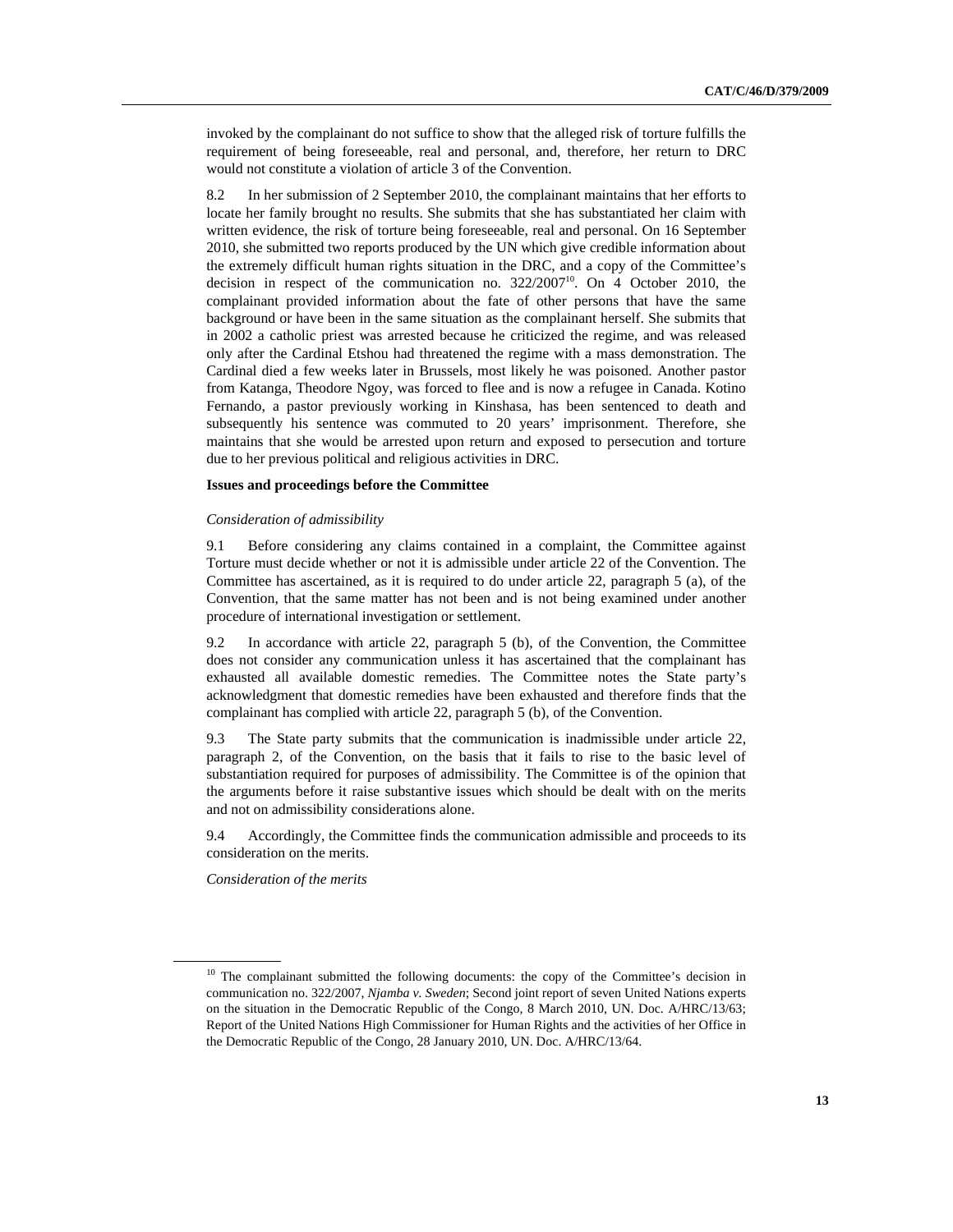10.1 The Committee has considered the communication in the light of all information made available to it by the parties concerned, in accordance with article 22, paragraph 4, of the Convention.

10.2 The issue before the Committee is whether the complainants' removal to the Democratic Republic of the Congo would constitute a violation of the State party's obligation, under article 3 of the Convention, not to expel or return (*refouler*) a person to a State where there are substantial grounds for believing that he or she would be in danger of being subjected to torture.

10.3 In assessing whether there are substantial grounds for believing that the complainant would be in danger of being subjected to torture upon return, the Committee must take account of all relevant considerations, including the existence of a consistent pattern of gross, flagrant or mass violations of human rights in the Democratic Republic of the Congo. The aim of such an analysis is to determine whether the complainant runs a real personal risk of being subjected to torture in the country to which she would be returned. It follows that the existence of a pattern of gross, flagrant or mass violations of human rights in a country does not as such constitute sufficient reason for determining that a particular person would be in danger of being subjected to torture on return to that country; additional grounds must be adduced to show that the individual concerned would be personally at risk. Conversely, the absence of a consistent pattern of flagrant violations of human rights does not mean that a person might not be subjected to torture in his or her specific  $circumstances<sup>11</sup>$ .

10.4 The Committee recalls its General Comment No.1 on article  $3<sup>12</sup>$ , which states that the Committee is obliged to assess whether there are substantial grounds for believing that the complainant would be in danger of being subjected to torture were he/she to be expelled, returned or extradited, the risk of torture must be assessed on grounds that go beyond mere theory or suspicion. However, the risk does not have to meet the test of being highly probable. The risk need not be highly probable, but it must be foreseeable, real and personal, and present, as confirmed by the Committee in its previous decisions<sup>13</sup>. The Committee recalls that, while it gives considerable weight to the findings of fact of the State party's bodies, it is entitled to freely assess the facts of each case, taking into account the circumstances.

10.5 The Committee notes that the State party has questioned the complainant's credibility, including the claims related to her involvement in political activity within the parish, and considered her account of facts as not plausible. It further notes the author's claim that she has been imprisoned and subjected to torture and rape in the past, and that her allegations are corroborated by the medical reports provided.

10.6 The Committee observes that, according to the Second joint report of seven United Nations experts on the situation in the Democratic Republic of the Congo  $(2010)^{14}$  and the

<sup>&</sup>lt;sup>11</sup> Communication No.150/1999, *S.L. v. Sweden*, decision adopted on 11 May 2001, para.6.3.

 $12$  General Comment No. 1: Implementation of article 3 of the Convention in the context of article 22, U.N. Doc. A/53/44 (21 November 1997), Annex IX.

<sup>13</sup> *See*, inter alia, Communication No.103/1998, *S.M.R. and M.M.R. v. Sweden*, decision adopted on 5 May 1999, para. 9.7; Communication No. 203/2002, *A.R*. v. *The Netherlands*, decision adopted on 21 November 2003, paragraph 7.3; Communication No. 256/2004, *M.Z. v. Sweden*, decision adopted on 12 May 2006, para. 9.3; Communication No. 322/2007, *Njamba v. Sweden*, decision adopted on 14 May 2010, para. 9.4.

<sup>&</sup>lt;sup>14</sup> Second joint report of seven United Nations experts on the situation in the Democratic Republic of the Congo, 8 March 2010, UN. Doc. A/HRC/13/63;